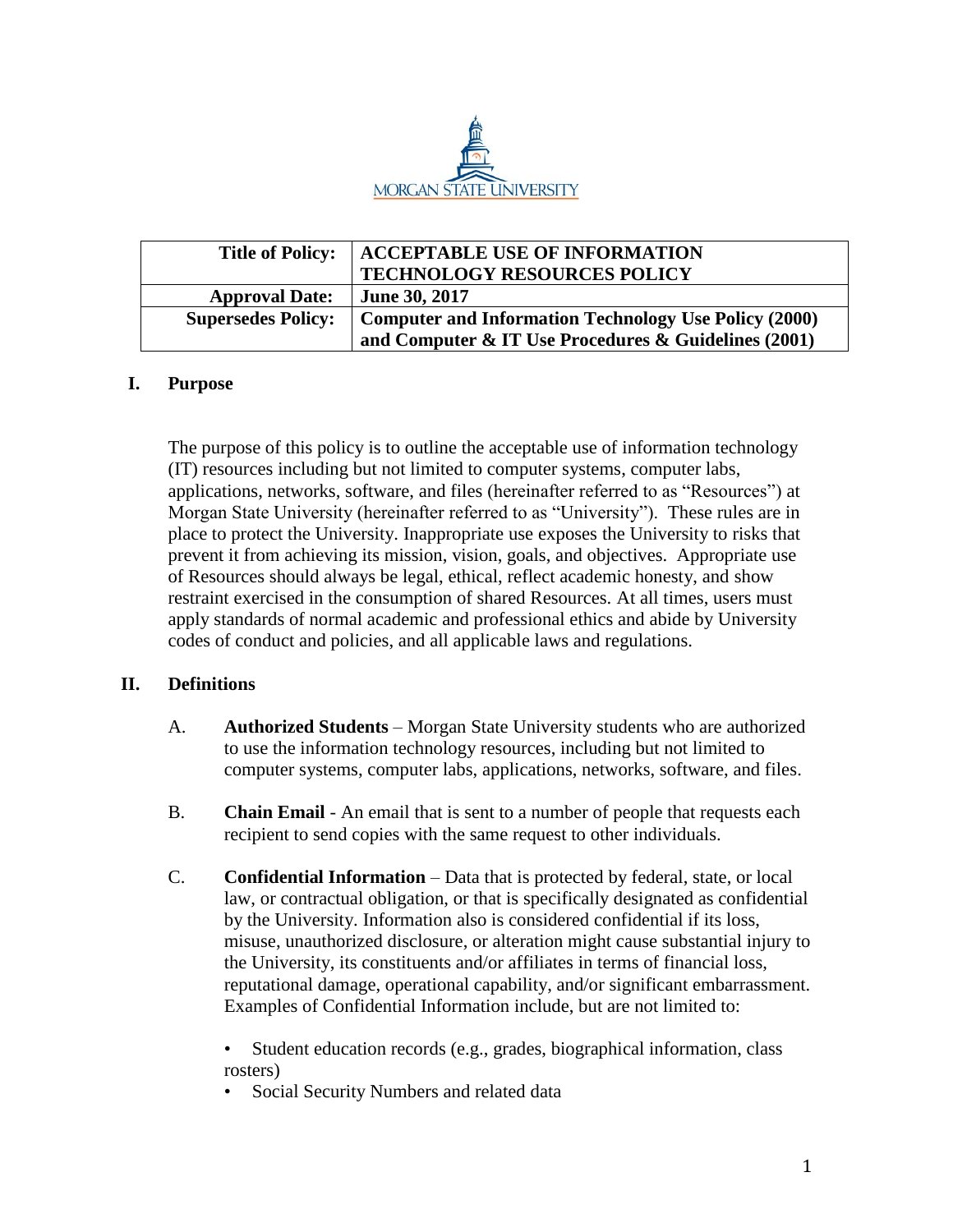- Medical Records
- Payroll Records
- Personnel (employment) records
- Bank account, credit/debit card or other financial information

The highest levels of security must be applied to restrict access to Confidential Information to authorized individuals, and to protect against its unauthorized use, disclosure, or modification.

- D. **Internal Use Only Information** The University's default classification for information, and refers to all institutional data that is not classified as either "Confidential Information" or "Public Information". Information is considered Internal Use if its loss, misuse, unauthorized disclosure, or alteration might cause moderate injury to the University, its constituents and/or affiliates. Examples include, but are not limited to:
	- Internal directories
	- Non-public meeting minutes or memoranda
	- Drafts of official documents

A reasonable level of security must be applied to limit access to Internal Use Only Information, and to prevent its unauthorized use, disclosure, or modification.

- E. **Policy** Acceptable Use Of Information Technology Resources Policy
- F. **Public Information** As defined in the Maryland Public Information Act, Title 4, General Provisions Article of the Annotated Code of Maryland, the Family Educational Rights and Privacy Act, 20 U.S.C. § 1232g; 34 CFR Part 99, and any other applicable laws.

A reasonable level of security must be applied to protect Public Information against unauthorized modification.

- G. **Resources** Any Morgan State University owned, leased, managed, controlled, or contracted information technology resource including, computing devices, data networks, software, databases, services and facilities used for data, including on-premises, third party, external, or hosted resources (Cloud solutions). Examples of Resources include, shared computer drives, network file shares, networkable copiers, University-provided wireless networks (WiFi), and University provided programs such as Microsoft Word, Outlook, etc.
- H. **University** Morgan State University
- I. **Users –** Authorized Students, faculty and staff who have access to Resources.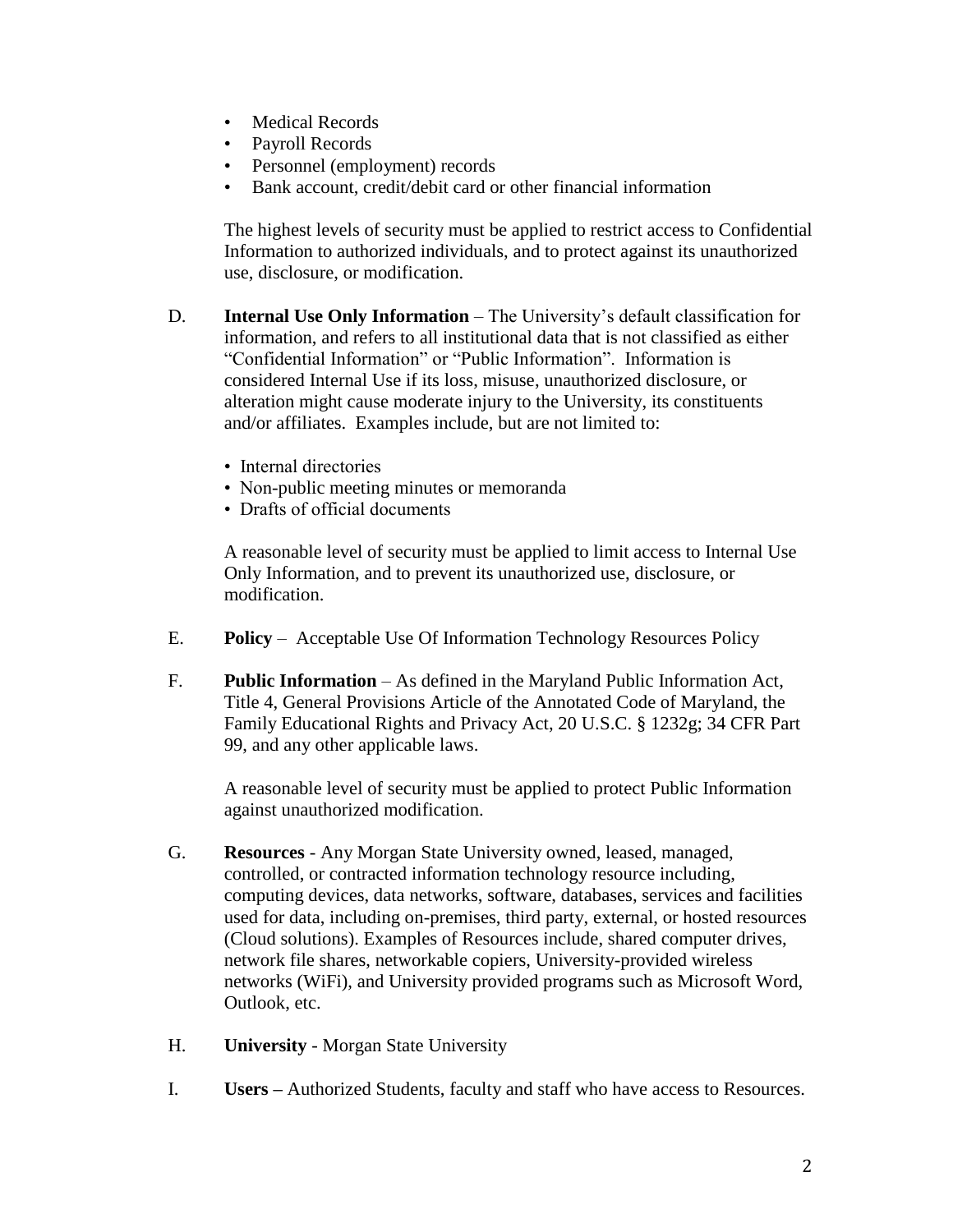## III. **Scope**

The University employs its Resources to support the University's mission of instruction, research, and service. The University provides access to Resources for its Users to advance the mission and strategic goals of the University, consistent with institutional priorities and financial capabilities. In limited circumstances, the University may authorize access to its Resources to visitors, vendors, and contractors; such authorization must be in writing. In addition to applicable laws and University policies and standards, this Policy applies to all Users, including in limited circumstances, any visitors, vendors, and contractors who are authorized by the University to use its Resources, regarding the proper use of Resources, whether utilizing those Resources on campus or remotely, and the resulting information and data generated using these Resources, whether directly or indirectly. The University reserves the right to limit, deny, or extend resource privileges and access as deemed necessary. Users are solely responsible for their actions using the Resources, including the use of assigned unique identifiers, such as email accounts provided by the University to conduct activities in support of the University's mission. The University reserves the right to take appropriate action in response to violations of this Policy.

The Resources and all information and data generated using these Resources, whether directly or indirectly, or generated on behalf of the University, are the property of the University and the State of Maryland.

## IV. **Personal Responsibility**

The University cherishes the diversity of perspectives represented on this campus and, accordingly, does not condone censorship, or the casual inspection of electronic information. Users are responsible for safeguarding their own credentials, including user IDs and passwords, and for using them for their intended purposes only. Users are solely responsible for all transactions made under the authorization of their credentials, and for activity involving Resources which originate from computing devices owned by or assigned to them. Users may not represent or imply that any personal electronic publications (e.g., web pages) or any personal communications reflect the views or policies of the University. Users are obligated to use computing resources responsibly, ethically, and in a manner which accords both with the law and the rights of others. The University depends first upon a spirit of mutual respect and cooperation to create and maintain an open community of responsible Users.

#### V. **Users' Personal Use of Resources**

#### A. Authorized Students' Use for Personal Purposes

Authorized Students may use Resources for personal purposes, with some limitations, provided that such use does not: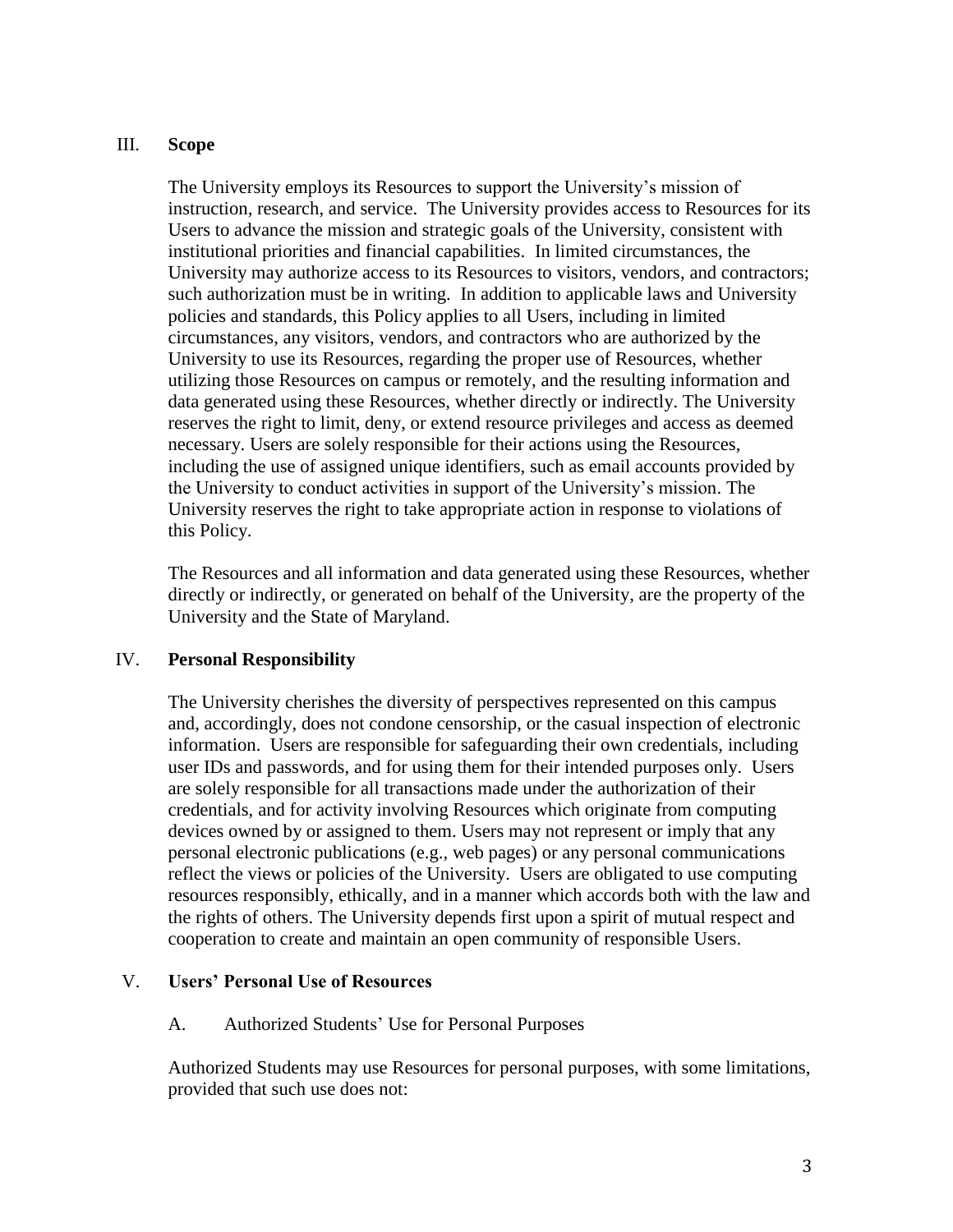- Directly or indirectly interfere with the University's operation of computing facilities;
- Burden the University with noticeable incremental cost;
- Interfere with the student's employment with the University or other obligations to the University; and/or
- Violate other University policies, or applicable laws or regulations.
- B. Faculty and Staff Use for Personal Purposes

Incidental personal use of the Resources by faculty and staff is allowed as time permits; however, personal use of the Resources should be limited. Use may be limited, provided that such use of Resources:

- Does not interfere with University operations;
- Is not of a nature that could cause harm or embarrassment to the University;
- Is on faculty or staff's own time and does not interfere with timely performance of job responsibilities; and/or
- Reflects a similar understanding of the limit on personal use while at home or elsewhere off-campus.

## **VI. Privacy**

To the extent possible in the electronic environment and in a public setting, a User's privacy will be preserved. Nevertheless, that privacy is subject to applicable federal and state law, and the information and data accessed, created, modified, transmitted, or receved using the Resources may be Public Information subject to disclosure under the Maryland Public Information Act, Title 4, General Provisions Article of the Annotated Code of Maryland and/or any other applicable State or federal law. Only authorized Office of Information Technology (OIT), University officials or their designees may monitor and access systems, network traffic and technology Resources for maintenance, operation, security, quality of service, business-related purposes (such as audits), policy or legal compliance, and investigations of alleged violations of this Policy or other regulatory requirements.

Users of Resources must respect the privacy of others, and must protect the security, confidentiality, integrity, and availablitity of information entrusted to them by the University. Users must not inspect, disclose, access, modify, render inaccessible, or delete University data unless specifically authorized to do so.

Users of Resources may be assigned one or more accounts with appropriate access restrictions. Users are not authorized to access accounts other than those to which they have been granted specific access by appropriate University officials or their designees. Users may not seek to change the permission associated with otherwise authorized accounts.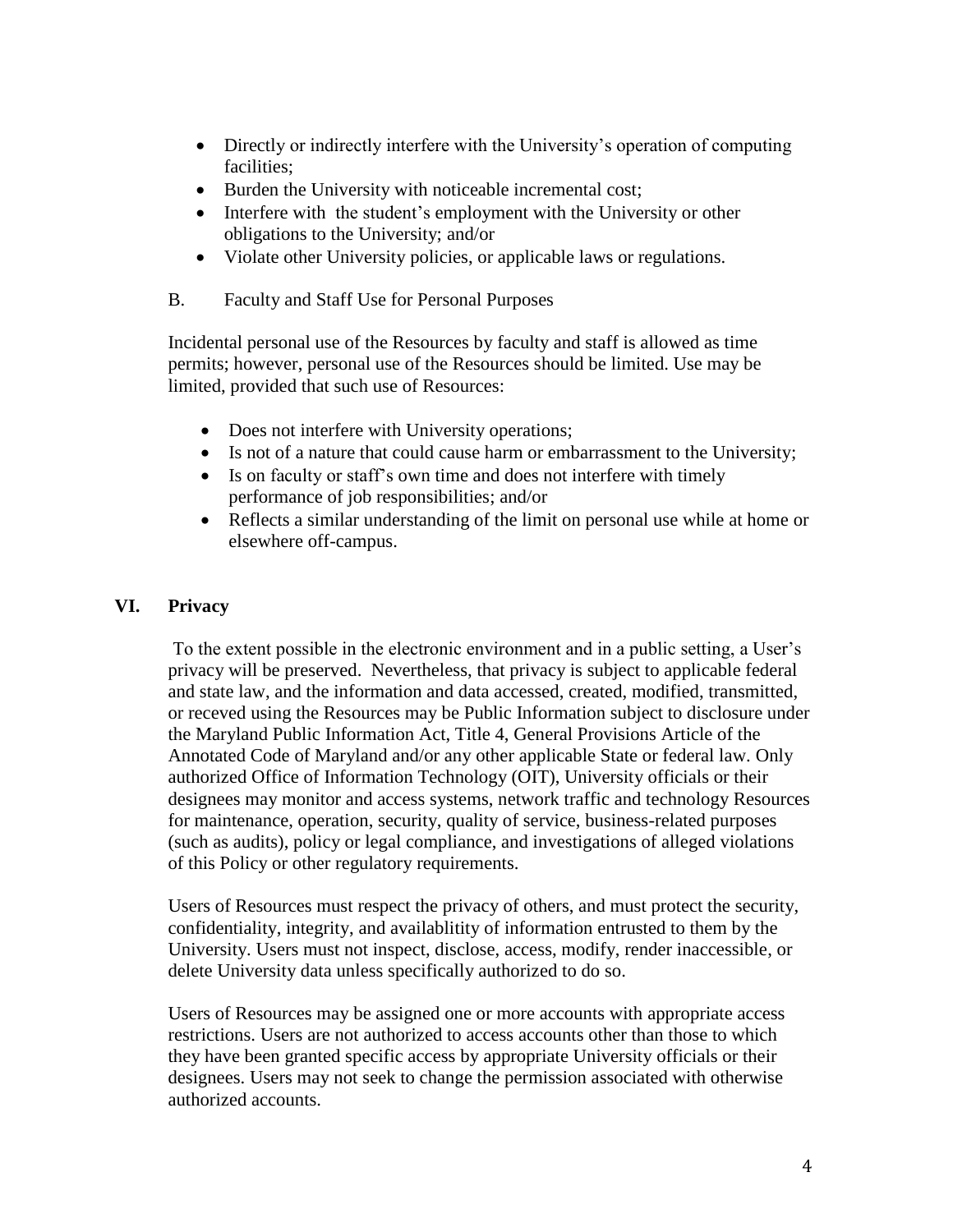## **VII. Unacceptable Use**

Access to Resources is a privilege, not a right. Access is granted to Users for the purpose of conducting University business, pursuing an education, furthering the mission of the University, and for personal use solely within any terms and conditions set forth by the University. This access is granted only to those Resources needed to perform these duties. Prohibited activities include, but are not limited to, the following:

- A. Altering system software or hardware configurations without authorization, disrupting or interfering with the delivery or administration of Resources;
- B. Adding, removing, modifying, or destroying University owned, leased, or administered equipment, data, documents, or branding without authorization;
- C. Connecting or installing independent or unauthorized technology Resources, network devices, or ancillary equipment without the University's authorization;
- D. Installing devices, applications, or services that interfere or conflict with University supplied Resources and services, or violates others' privacy;
- E. Registering external domain names (i.e., any domain outside of morgan.edu) that reference systems on the Morgan network without the University's authorization;
- F. Unauthorized exposure, disclosure, or dissemination of Confidential Information, Internal Use Only Information or any electronic information that iis not Public Information that the User does not have authority to disclose;
- G. Intentionally or unintentionally introducing or transmitting destructive or malicious programs, such as viruses, on any Resources. (An example of unintentional use would be developing code or developing a device that cracks home automation systems and not putting the proper security protections in place or connecting it to the network);
- H. Initiating or forwarding Chain Emails;
- I. Knowingly using Resources for illegal activities. Criminal or illegal use may include, but is not limited to, obscenity, child pornography, fraud, threats, harassment, copyright infringement, trademark infringement, defamation, theft, identity theft, and unauthorized access;
- J. Attempting to access or accessing another's accounts, private files, email messages, or intercepting network communication without the owner's permission except as appropriate to the User's job duties and in accordance with a legitimate University purpose;
- K. Conducting, participating in or facilitating unauthorized access to Resources;
- L. Misrepresenting one's identity, status, role or that of another person;
- M. Using Resources for personal, commercial, religious, political (including activities supporting the nomination of any person for political office or attempting to influence the vote in any election or referendum), solicitation, or profit-making purposes, or to represent the interest of groups unaffiliated with the University or unassociated with the normal professional activities of faculty, staff, or students without written authorization from the University or